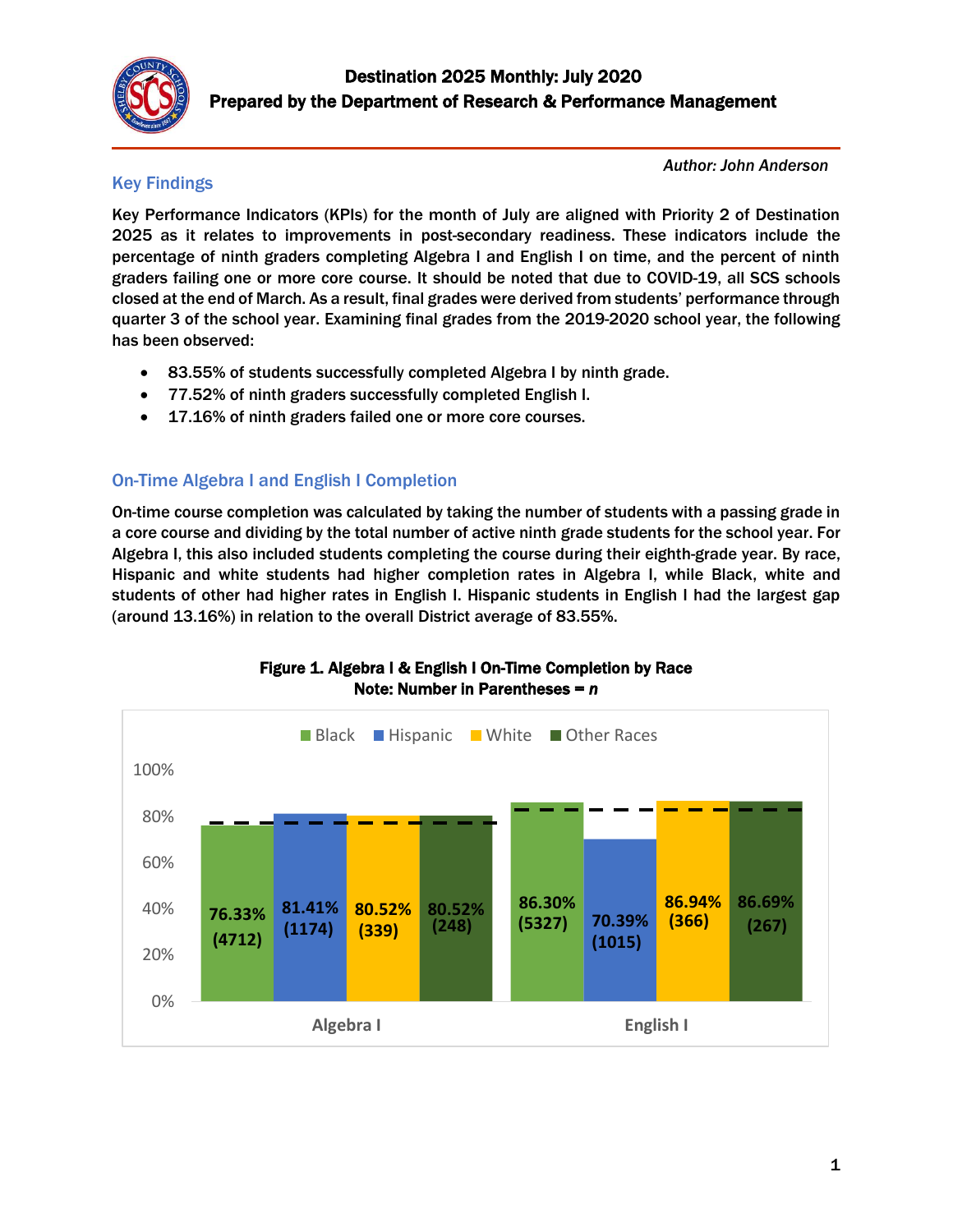

In both Algebra I and English I, female students outperformed their male peers and the overall District average, noted with the dotted line in the chart that follows. For each subject, female students outperformed male students by at least7 percentage points.



### Figure 2: Algebra I & English I On-Time Completion by Gender Note: Number in Parentheses = *n*

Looking at students in key demographic groups, such as Economically Disadvantaged, English Learner, and Students with Disabilities - all fell short of the District average on core course completion. Economically disadvantaged students scored closest to the District average.



### Figure 3: Algebra I & English I On-Time Completion by Demographic Group Note: Number in Parentheses = *n*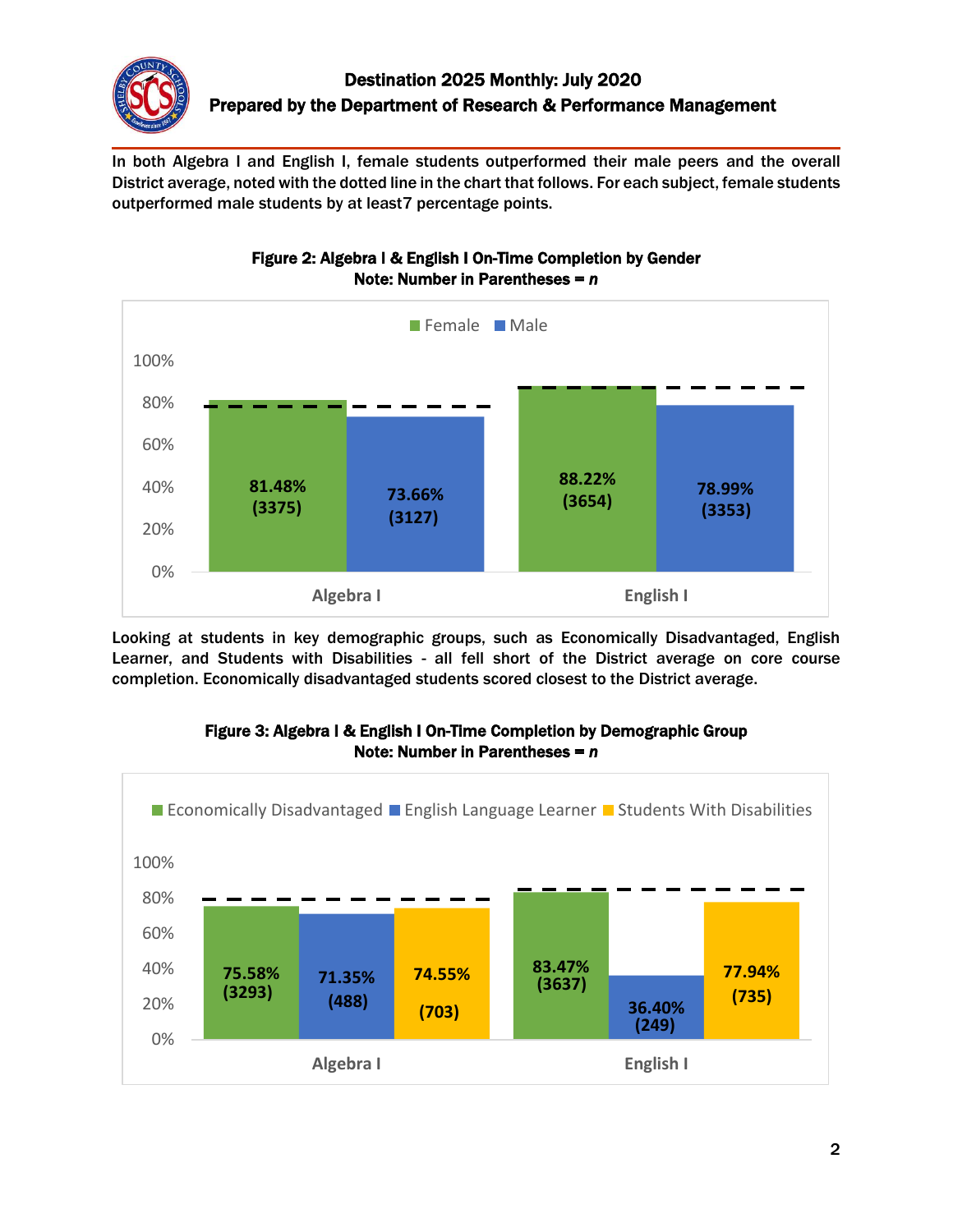

The biggest gap between the District average and a key demographic subgroup is with English I for English Learner (EL) students. EL students had a completion rate over 47 percentage points lower than the District average.

#### Core Course Failures

Core Courses are identified as those courses a student needs to graduate. In addition to English I and Algebra I, for ninth graders, this includes: Algebra II, Geometry I, Biology I, US Government, US History/Geography, and World History/Geography. Failure rates are calculated by the number of students with at least one failure in these courses over the total number of students enrolled in those courses. Overall, SCS students had a core course failure rate of 17.16% for the 2019-2020 school year. Of the core course failing grades, 1,045 were below 60. By comparison, 2018-2019 core courses had 1,918 failing grades below 60. Failure rates are notable lower that previous years, which could be due to students being offered a make-up period after Quarter 3 due to schools being closed for COVID-19.

Breaking the failure rate down by race, Black and Hispanic students had higher course failure rates compared to their peers. Additionally, when looking at gender, male students exceeded the District average by nearly 6 percentage points.



#### Figure 4: Core Course Failure by Race & Gender Note: Number in Parentheses = *n*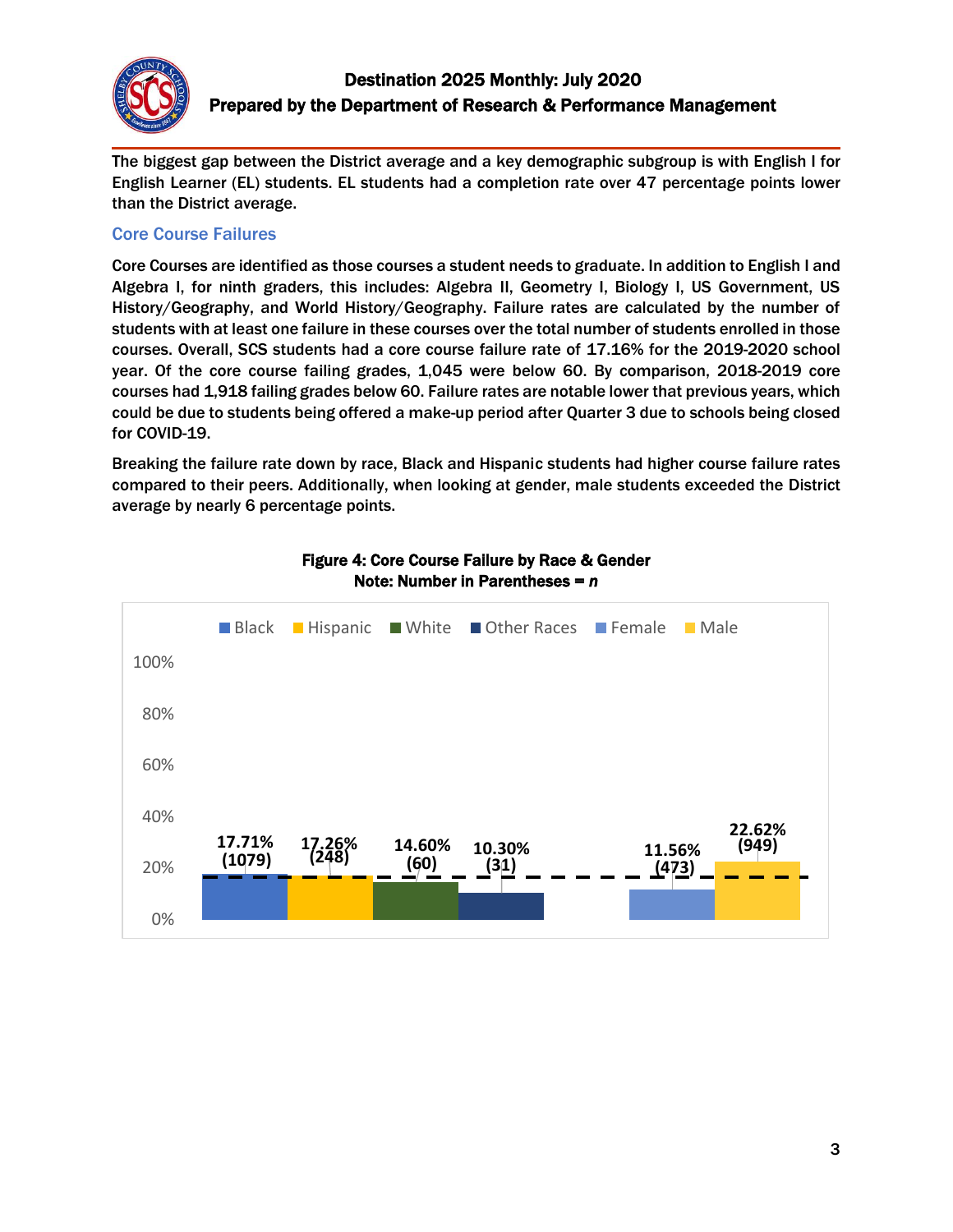

The rate of course failures for each group of males exceeded the District rate. Black and Hispanic males had the largest failure rate, exceeding the District's by over 5 percentage points.



Looking at the failure rate among demographic subgroups, all three had rates exceeding the District average. The highest percentage of failure rates occurred among Students with Disabilities.



#### Figure 5: Core Course Failure by Demographics Note: Number in Parentheses = *n*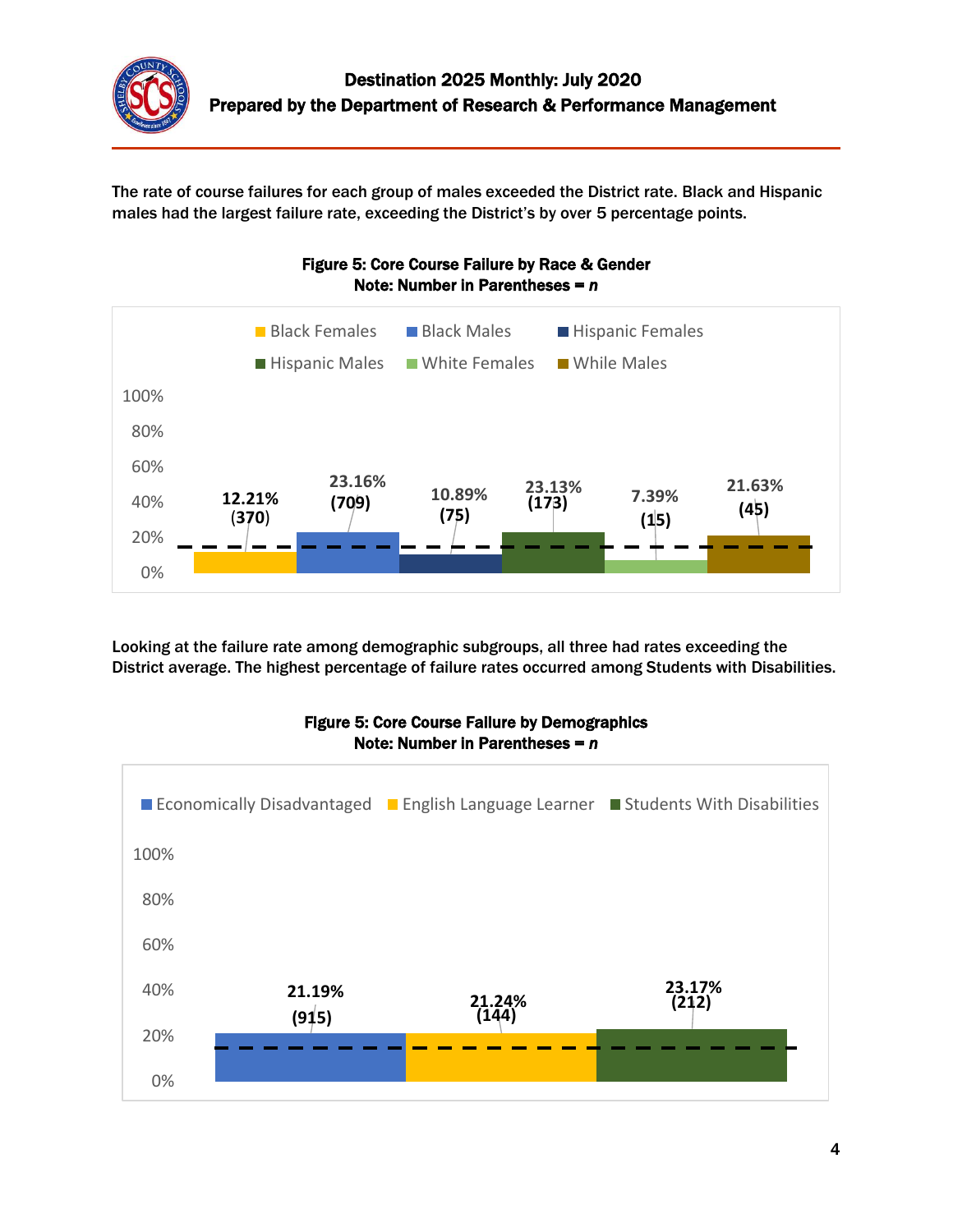

Across subject areas, by race. failure rates remained consistent. With the exception of white students in ELA, Black and Hispanic students showed the highest failure rates within each subject area. The largest percentage was present with Hispanic students in Math.



Figure 6: Core Course Failures by Subject & Race

Looking at subject area breakdowns by gender, male students consistently showed higher failure rates than female students. Math had the highest failure rate for both males and females. By contrast, students in Social Studies courses had the lowest failure rates.



#### Figure 7: Core Course Failures by Subject & Gender Note: Number in Parentheses = *n*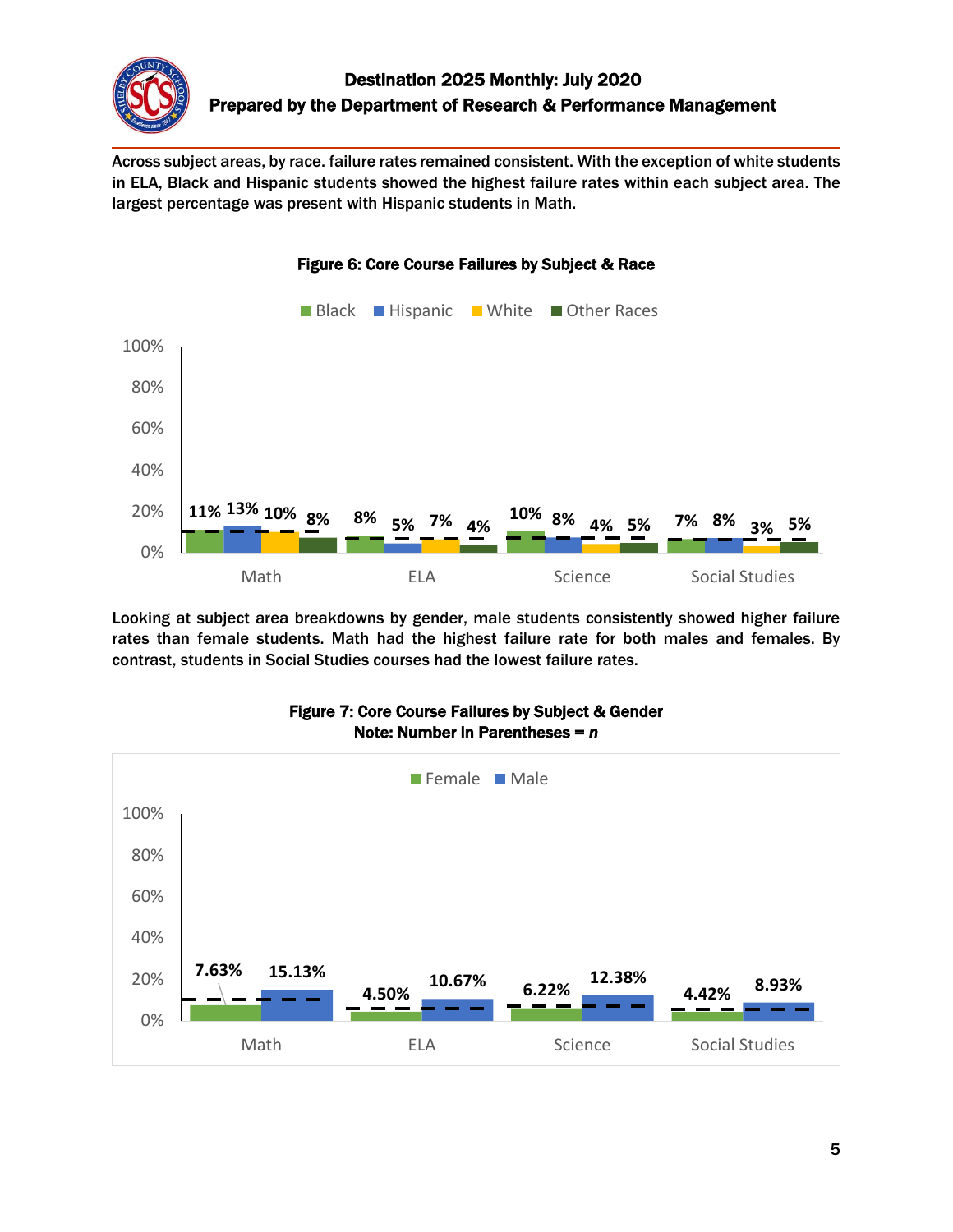

Examining the trend of ninth grade performance over the last six years, the rate of course completion in both English I and Algebra I has remained steady, fluctuating within a range of around three to four percentage points. Core course failures saw a decline of eight percentage points from the previous year.



### Figure 8: Trends in Ninth Grade Performance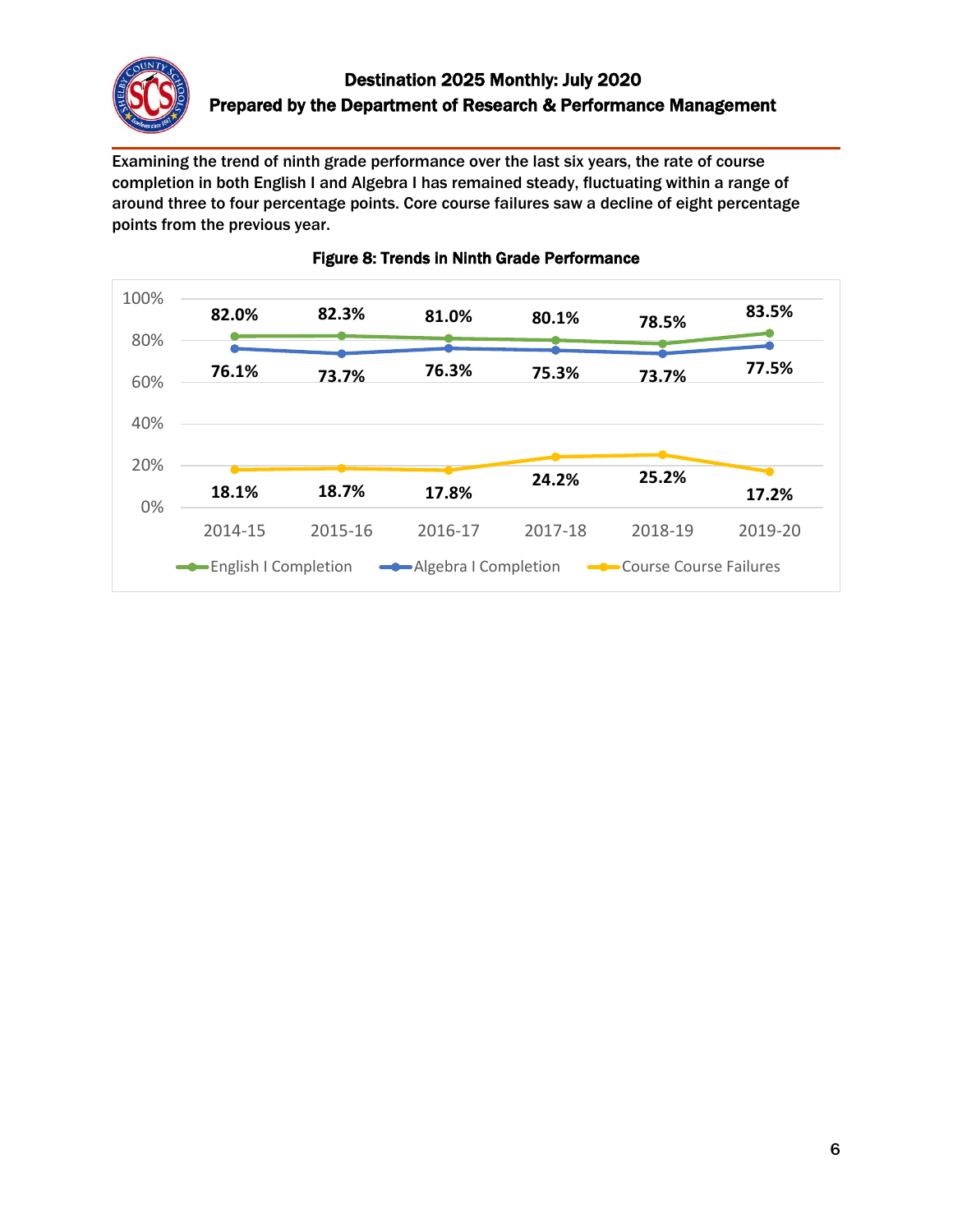

### Plan of Action

The following recommendations were put forward going into the 2019-2020 school year. Included is any progress made since then.

| <b>Priorities and Trends in Student Outcomes</b>                                                                                                                                                                                                                                                                                                                                   | <b>Plan of Action</b>                                                                                                                                                                                                                                                                                                                                                                                                                                                                                                                                                                                                                                                                                                                                                                                                                                                                                                                                         |
|------------------------------------------------------------------------------------------------------------------------------------------------------------------------------------------------------------------------------------------------------------------------------------------------------------------------------------------------------------------------------------|---------------------------------------------------------------------------------------------------------------------------------------------------------------------------------------------------------------------------------------------------------------------------------------------------------------------------------------------------------------------------------------------------------------------------------------------------------------------------------------------------------------------------------------------------------------------------------------------------------------------------------------------------------------------------------------------------------------------------------------------------------------------------------------------------------------------------------------------------------------------------------------------------------------------------------------------------------------|
| 83.55% of students successfully completed<br>$\bullet$<br>Algebra I by ninth grade.<br>77.52% of ninth graders successfully<br>$\bullet$<br>completed English I.<br>17.16% of ninth graders failed one or more<br>$\bullet$<br>core courses.                                                                                                                                       | <b>Continue implementation of Credit Recovery, Grade</b><br>$\bullet$<br><b>Repair and Project Graduation for identified</b><br>students.<br>A substantial increase of schools has been utilizing<br>$\bullet$<br>Grade Repair and Credit Recover this year<br>compared to last.<br>Continue to monitor progress report data and report<br>$\bullet$<br>card data to ensure implementation of district<br>grading protocols for grade improvement.<br>Continue communicating failures to high schools on<br>$\bullet$<br>a regular basis and their participation in available<br>supports.<br>Review implications of COVID-19 closure on student<br>$\bullet$<br>readiness for grade-level content<br>Use diagnostic assessments for rising 9th graders to<br>determine instructional levels and content areas of<br>reinforcement<br>C&I will develop resources to support key<br>foundational skills (Ex: Pre-Algebra and 8th grade<br><b>ELA concepts)</b> |
| The rate of course failures for Black, Hispanic<br>$\bullet$<br>and white males exceeded the District's rate<br>of 17.2%.<br><b>Black and Hispanic students showed the</b><br>$\bullet$<br>highest failure rates within each subject<br>area.<br>In math, Black students struggled the most.<br>$\bullet$<br>While in ELA, both Hispanic and Black<br>students struggled the most. | $\bullet$<br>Set a grade distribution threshold of no more than<br>3-6% failure for 9th grade in the freshmen<br>academies.<br>Review grade distribution with the top 20 HS which<br>exceed the 6% failure rate for Af-Am in ELA and<br>Hispanic in mathematics.<br>$\bullet$<br>Recognize and highlight schools that have shown<br>bright spots in closing the gap on failures in ELA<br>and mathematics. As of 3/2020, 37% of Af-Am<br>males in 6-12 were failing at least one core subject.<br>Support schools implementing Zeros Are Not<br>$\bullet$<br>Permitted (ZAP) program with 9th grade and<br>mathematics ELA teachers to ensure district-wide<br>fidelity.                                                                                                                                                                                                                                                                                      |
| $\bullet$<br>For Students with Disabilities, the on-time<br>completion rate for Algebra I was 74.55%<br>compared to 77.95% in English I.                                                                                                                                                                                                                                           | Continue to provide tutoring to support students<br>$\bullet$<br>taking Algebra 1.                                                                                                                                                                                                                                                                                                                                                                                                                                                                                                                                                                                                                                                                                                                                                                                                                                                                            |